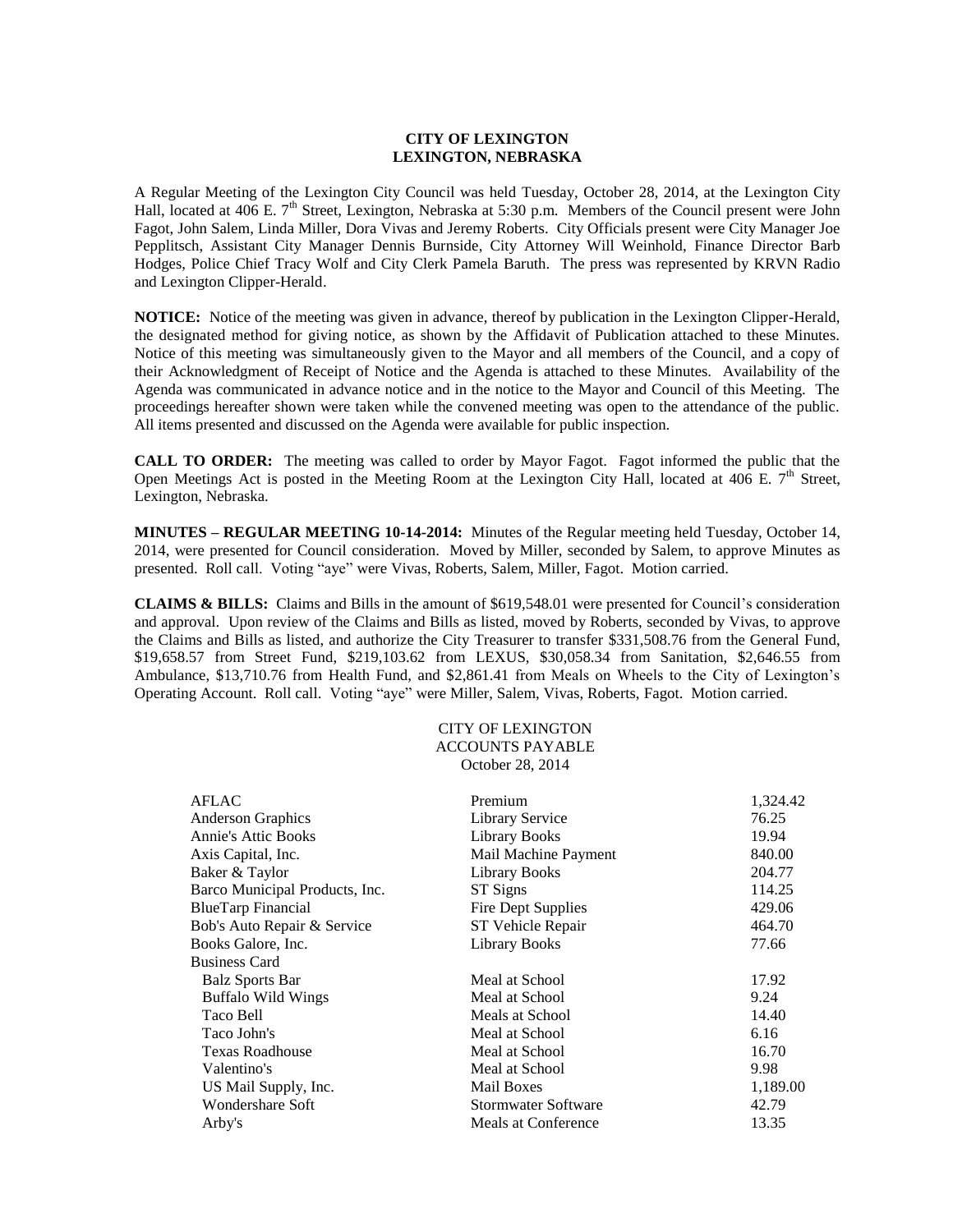| Runza                                          | Meals at Conference                                   | 14.85     |
|------------------------------------------------|-------------------------------------------------------|-----------|
| Post Office                                    | <b>WR Sample Postage</b>                              | 90.40     |
| <b>Blick Art Materials</b>                     | Library Glue                                          | 28.49     |
| National League of Cities                      | <b>Council Members Annual Conference</b>              | 1,220.00  |
| Card Center/Orscheln                           | WR/PK-Rec/ST/WWTP/Cem/Fire Spls                       | 814.20    |
| Cash-Wa Distributing                           | Food & Supplies                                       | 1,194.71  |
| Center Point Large Print                       | <b>Library Books</b>                                  | 173.16    |
| <b>Central Community College</b>               | <b>CPR Classes</b>                                    | 148.00    |
| Central Tire & Tread                           | Tire Repair                                           | 20.87     |
| <b>Clinical Lab Improvement Amendments</b>     | Ambulance Certificate Fee                             | 150.00    |
| Consolidated Management Co.                    | Meals at Police School                                | 12.75     |
| Data-Pac Mailing Machine                       | Postage                                               | 1,500.00  |
| <b>Dutton-Lainson Company</b>                  | <b>EL Sockets</b>                                     | 774.90    |
| Electric Engineering & Equipment Co.           | Dawson Co Museum/MS Lighting Spls                     | 1,075.42  |
| <b>Energy Pioneer Solutions</b>                | <b>EPS</b> Payments                                   | 2,898.95  |
| <b>Eustis Body ShopPolice</b>                  | Vehicle Repair                                        | 1,310.74  |
| EZ Street Company, The                         | <b>ST Cold Patch</b>                                  | 1,119.44  |
| Fagot Refrigeration & Electric, Inc.           | <b>WWTP Repair</b>                                    | 65.00     |
| Fastenal                                       | WWTP / WR Supplies                                    | 41.59     |
| FYR-TEK, Inc.                                  | Ambulance Serviced / Camera System                    | 1,225.00  |
| Gale/Cengage Learning                          | <b>Library Books</b>                                  | 84.75     |
| Gempler's                                      | PK-Rec Supplies                                       | 302.50    |
| Grand Island Independent, The                  | Library Subscription                                  | 280.80    |
| <b>Great Plains Govt Finance Officers Assn</b> | Membership Dues                                       | 50.00     |
| Great Western Bank-Lib. Petty Cash             | Postage / Stamps / Supplies / Books                   | 276.65    |
| HD Supply Waterworks, LTD                      | <b>EL</b> Meters                                      | 3,531.00  |
| Health Claims Fund                             | Claims                                                | 12,061.16 |
| <b>Hiland Dairy Foods</b>                      | Beverages / Food                                      | 203.77    |
| Holbein, Dahlas                                | Fire Dept Maint / Cleaning Service                    | 1,000.00  |
| Holtz, Marcia                                  | Conference Expense                                    | 232.96    |
| Hunt Cleaners, Inc.                            | ST / WR / PK-Rec / Cem Gloves                         | 286.93    |
| <b>Ingram Library Services</b>                 | <b>Library Books</b>                                  | 89.52     |
| Kearney Crete & Block Company                  | Concrete Blocks / Manhole Lid                         | 388.02    |
| Kent Jergensen Contractor                      | <b>Optimist Field Maintenance Bldg</b>                | 1,360.00  |
| Knapp Electric, Inc.                           | Tyson/Legend Oaks Lift Station Pump Rep/Spare Pump    |           |
|                                                |                                                       | 10,346.10 |
| Kovels on Antiques and Collectibles            | Library Subscription                                  | 27.00     |
| League of Nebraska Municipalities              | Municipal Officials Book                              | 58.75     |
| Lerner Publishing Group                        | <b>Library Books</b>                                  | 520.66    |
| Lexington Newspapers, Inc.                     | Publications                                          | 81.38     |
| Lexington Volunteer Fire Department            | <b>Convention Expenses</b>                            | 1,969.70  |
| McDaniel, Ms. Patricia                         | Library Book                                          | 23.00     |
| Mead Lumber & Rental-Lexington                 | PK-Rec / Dev Services / ST Supplies                   | 285.02    |
| Meridian Rentals                               | Cem Equipment Repair                                  | 10.53     |
| Midlands Contracting, Inc.                     | WR Mains for 6th Street / Grant to Taft               | 13,764.00 |
| Mid-State Units                                | Rentals                                               | 720.00    |
| Miller & Associates                            | Misc Service for Aug & Sept '14                       | 1,377.40  |
| Municipal Supply, Inc.                         | WR Main Spls for Liberty Drive Extension              | 13,804.23 |
| NE Public Health Environmental Lab             | <b>WR</b> Testing                                     | 105.00    |
| Nebraska Library Commission                    | Library Subscription                                  | 1,023.00  |
| Nebraska Machinery                             | Loader Repair                                         | 860.94    |
| Nebraska Salt & Grain Co.                      | Ice Control Salt                                      | 3,038.65  |
| OCLC, Inc.                                     | Library Subscription                                  | 104.20    |
| Paulsen, Inc.                                  | Concrete                                              | 46.80     |
| People                                         | Library Subscription                                  | 116.07    |
| Platte Valley Communication of Kearney         | Mo Maint/Antenna Rep/ Battery/Well Controls/Radio Rep |           |
|                                                |                                                       | 11,152.85 |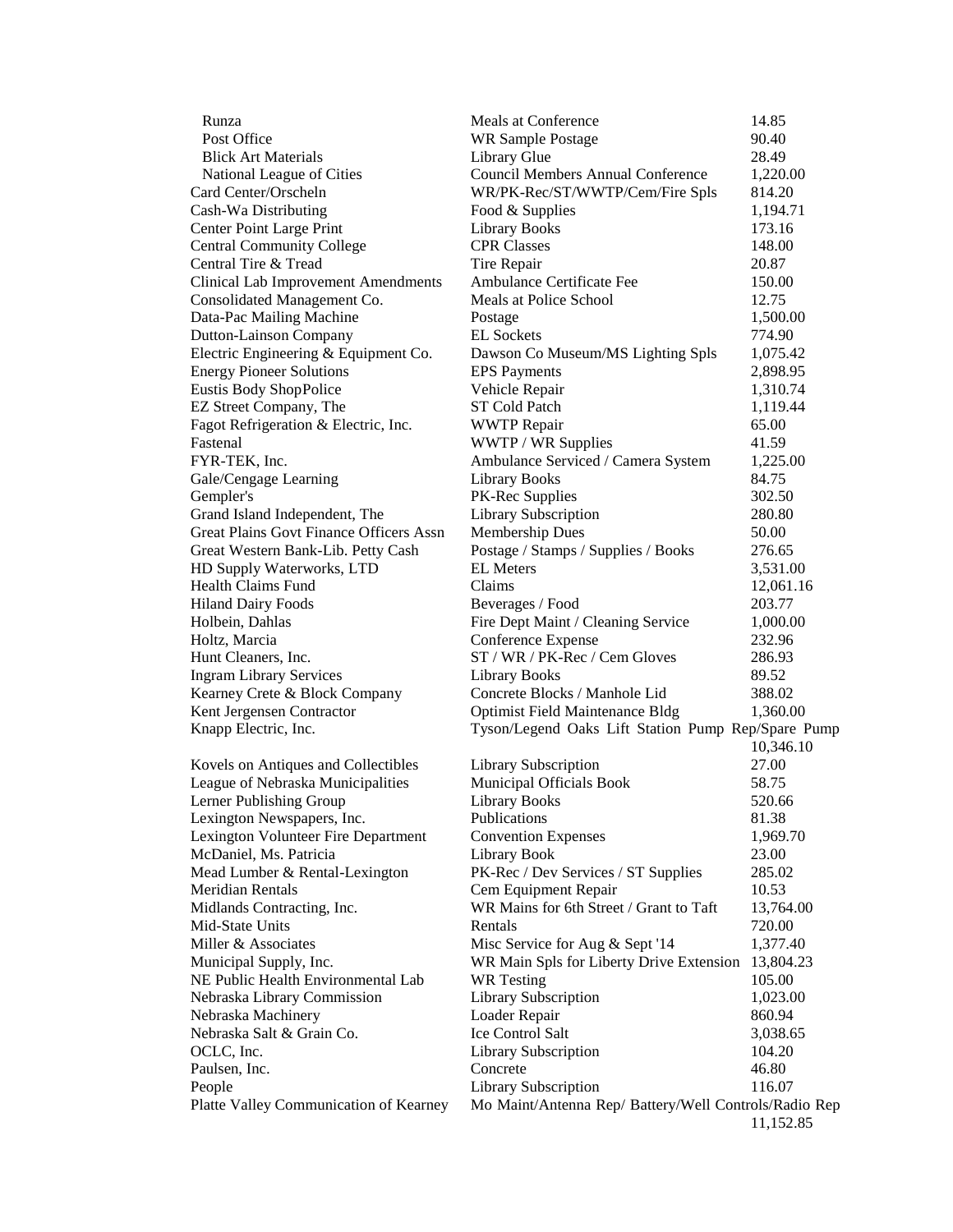| Plum Creek Medical Group                         | Flu Shot                                               | 52.00      |
|--------------------------------------------------|--------------------------------------------------------|------------|
| Police Officers Association of Nebraska          | <b>Membership Dues</b>                                 | 315.00     |
| Promotional Capital, LLC                         | Police Supplies                                        | 232.60     |
| Pumpkin Books                                    | <b>Library Books</b>                                   | 92.39      |
| <b>Reiman Publications</b>                       | <b>Library Subscription</b>                            | 16.98      |
| Rourke Educational Media                         | <b>Library Books</b>                                   | 197.50     |
| Run-N-Iron                                       | Police Supplies                                        | 40.00      |
| Ryde Transit                                     | Transportation                                         | 47.00      |
| S & W Auto Parts                                 | PK / ST Supplies                                       | 52.78      |
| Service Master of Mid Nebraska                   | <b>Cleaning Service</b>                                | 4,741.00   |
| Shopsmart                                        | <b>Library Subscription</b>                            | 22.95      |
| T. L. Sund Constructors, Inc.                    | Machine Hire / Labor on 18th Street                    | 595.00     |
| <b>TASC</b> - Client Invoices                    | Fees                                                   | 186.18     |
| Thalman, Julie                                   | Detail Cleaning - Ambulance                            | 175.00     |
| Thompson Co., The                                | Food / Supplies                                        | 797.37     |
| <b>Verizon Wireless</b>                          | Cellphone Service                                      | 361.85     |
| Village Uniform                                  | <b>GGC</b> Services                                    | 65.84      |
| WPCI                                             | Random Pool Management                                 | 50.00      |
| Wal-Mart                                         |                                                        | 696.61     |
|                                                  | Supplies                                               |            |
| Wesco Receivables Crop.                          | <b>ST Light Fixtures</b><br>Fuel                       | 5,750.00   |
| All Points Cooperative<br><b>CDW</b> Government  |                                                        | 250.59     |
|                                                  | Dev Serv Plotter Supplies<br><b>PK</b> Trees           | 181.17     |
| <b>Central Platte Natural Resources District</b> | <b>Sanitation Fees</b>                                 | 63.00      |
| Dan's Sanitation                                 |                                                        | 30,058.34  |
| Davis Energy, Inc.                               | Fuel / Propane                                         | 4,926.89   |
| Dawson County Court                              | <b>Court Fees</b>                                      | 17.00      |
| Eakes Office Plus                                | Library Supplies / Printer Repair                      | 358.34     |
| Fagot Refrigeration and Electric, Inc.           | Repairs/Furnace/Lift Station Pump/DCOC Prkg Lot Lights |            |
|                                                  |                                                        | 929.68     |
| Fastenal                                         | Transformer / ST Supplies                              | 135.40     |
| Geiser, Keri                                     | <b>EL</b> Rebate                                       | 1,325.00   |
| Great Western Bank-City Petty Cash               | Meals / Postage / Vehicle Parts                        | 35.10      |
| GSI Engineering Northern Division, LLC           | <b>Fieldhouse Report</b>                               | 2,700.00   |
| HD Supply Waterworks, LTD                        | <b>EL</b> Meters                                       | 37,450.00  |
| Lexington Regional Health Center                 | Flu Shot                                               | 37.00      |
| Lexington, City of                               | <b>Franchise Fees</b>                                  | 79,231.00  |
| Lexington City Payroll Account                   |                                                        |            |
| Payroll                                          | Wages                                                  | 125,613.32 |
| Social Security                                  | Employer Portion / FICA Med                            | 9,313.39   |
| Union Bank & Trust                               | <b>Employer Portion / Pension</b>                      | 4,184.46   |
| Union Bank & Trust                               | Police Pension                                         | 2,211.24   |
| <b>ICMA</b>                                      | <b>City Manager Pension</b>                            | 841.84     |
| Library Store, Inc., The                         | <b>Library Supplies</b>                                | 299.68     |
| Lundeen-Isaacson, Inc.                           | Fire Pak Insurance                                     | 16,557.00  |
| Mead Lumber & Rental-Lexington                   | ST / PK Supplies                                       | 60.33      |
| Nebraska Library Commission                      | <b>Library Class Registrations</b>                     | 40.00      |
| Pinnacle Agency, The                             | <b>Insurance Premium</b>                               | 187,213.00 |
| Primary Electric, Inc.                           | <b>WWTP Heater Installation</b>                        | 2,444.79   |
| S and D Contractors                              | Patriot Dr Sidewalk                                    | 250.00     |
|                                                  | TOTAL CLAIMS:                                          | 619,548.01 |

**FINANCIAL REPORT**: Moved by Salem, seconded by Vivas, to accept the financial report for September 2014. Roll call. Voting "aye" were Miller, Roberts, Salem, Vivas, Fagot. Motion carried.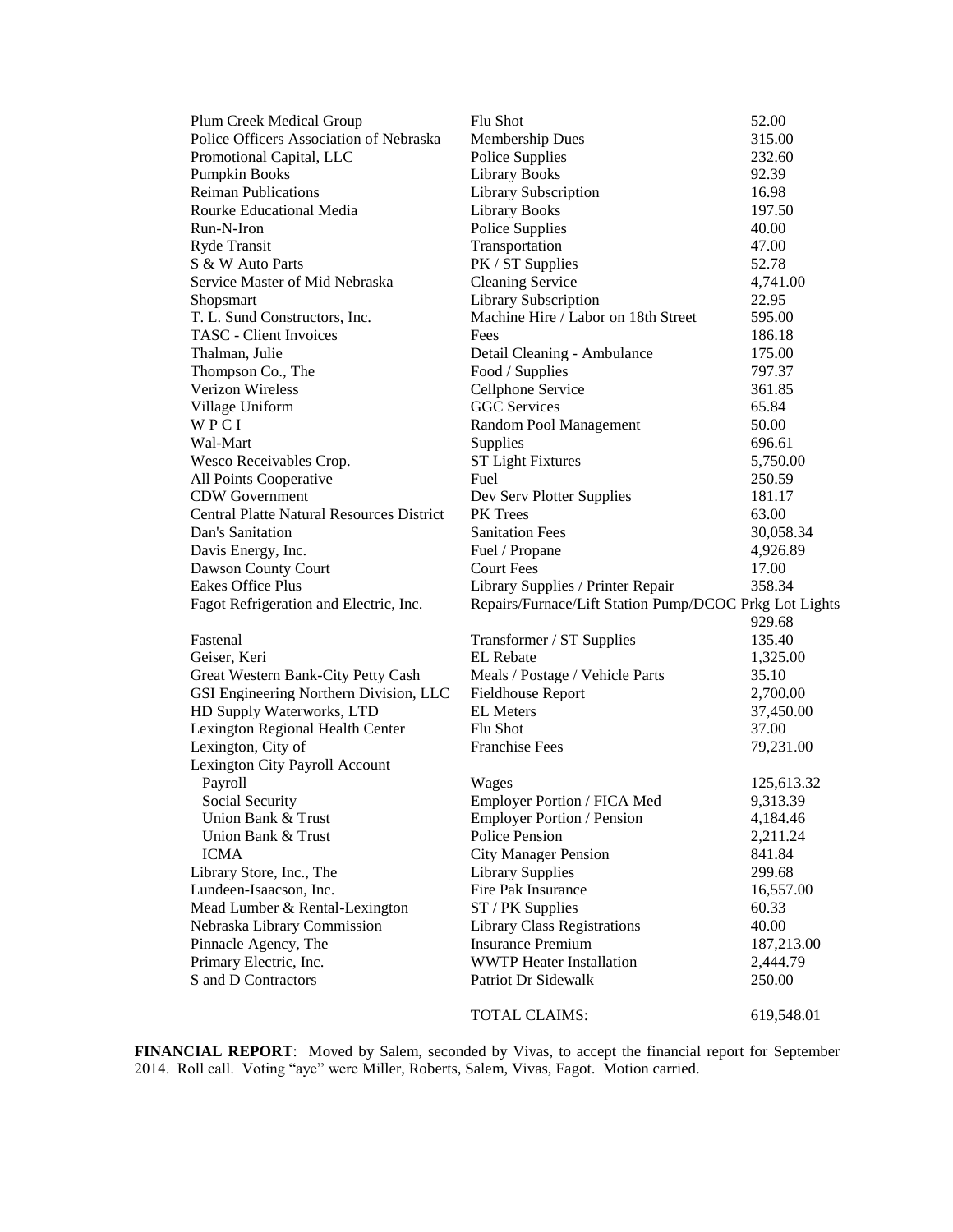**RESOLUTION:** Resolution No. 2014-35 was presented. Pepplitsch reviewed short-term funding required to pay the of new street maintenance equipment. Following discussion, moved by Vivas, seconded by Miller, to approve Resolution No. 2014-35. Roll call. Voting "aye" were Salem, Roberts, Miller, Vivas, Fagot. Motion carried.

## **RESOLUTION 2014-35**

A RESOLUTION AUTHORIZING THE CITY OF LEXINGTON TO OBTAIN FINANCING FOR A 2014 GLOBAL STREET SWEEPER AND A 2014 SNOGO SNOW BLOWER.

WHEREAS, the City of Lexington, Nebraska has entered into agreements for a 2014 Global Street Sweeper and a 2014 SnoGo Snow Blower; and

WHEREAS, it is necessary and advisable for the City to borrow funds for the purchase of such street sweeper and snow blower; and

WHEREAS, the City is authorized by law to borrow funds to pay the cost of such street sweeper and snow blower.

BE IT THEREFORE RESOLVED BY THE MAYOR AND COUNCIL OF THE CITY OF LEXINGTON, NEBRASKA as follows:

1. That the City of Lexington, Nebraska is hereby authorized to contract for financing with Great Western Bank, Lexington Nebraska. The loan amount shall not exceed \$250,000.00 for a term of 4 years at an interest rate of 2.00%.

2. That Joe Pepplitsch, City Manager, is hereby directed and authorized, on behalf of the City of Lexington, Nebraska to execute all necessary documents.

## **Passed and approved this 28th day of October 2014.**

**WWTP BUILDING:** Pepplitsch requested Council approval of plans and specifications for the proposed WWTP Support Facility and authorization to solicit bids. Following project review and discussion, move by Miller, seconded by Roberts, to approve the plans and specs for the WWTP Support Facility and to authorize the solicitation of bids. Roll call. Voting "aye" were Vivas, Salem, Roberts, Miller, Fagot. Motion carried.

**LVFD ROSTER:** Pepplitsch reviewed an amended LVFD membership roster. Moved by Salem, seconded by Vivas, to approve the LVFD roster as presented. Roll call. Voting "aye" were Miller, Roberts, Vivas, Salem, Fagot. Motion carried.

**MEETING DATE:** Moved by Vivas, seconded by Salem, to reschedule the November 11<sup>th</sup> regular Council meeting to Monday, November 10, 2014, at 5:30 p.m. Voting "aye" were Miller, Roberts, Salem, Vivas, Fagot. Motion carried.

**ROUNDTABLE DISCUSSION:** Pepplitsch reported on median curb painting on Plum Creek Parkway. Burnside noted additional trees were planted at the Optimist Recreation Complex as part of the ReTree Nebraska project through the Nebraska Arboretum.

**ADJOURNMENT:** There being no further business to come before the Council, Mayor Fagot declared the meeting adjourned.

John Fagot Mayor Pamela Baruth City Clerk

I, the undersigned City Clerk for the City of Lexington, Nebraska, hereby certify that all of the subjects included in the foregoing proceedings were contained in the Agenda for the meeting, kept continually current and